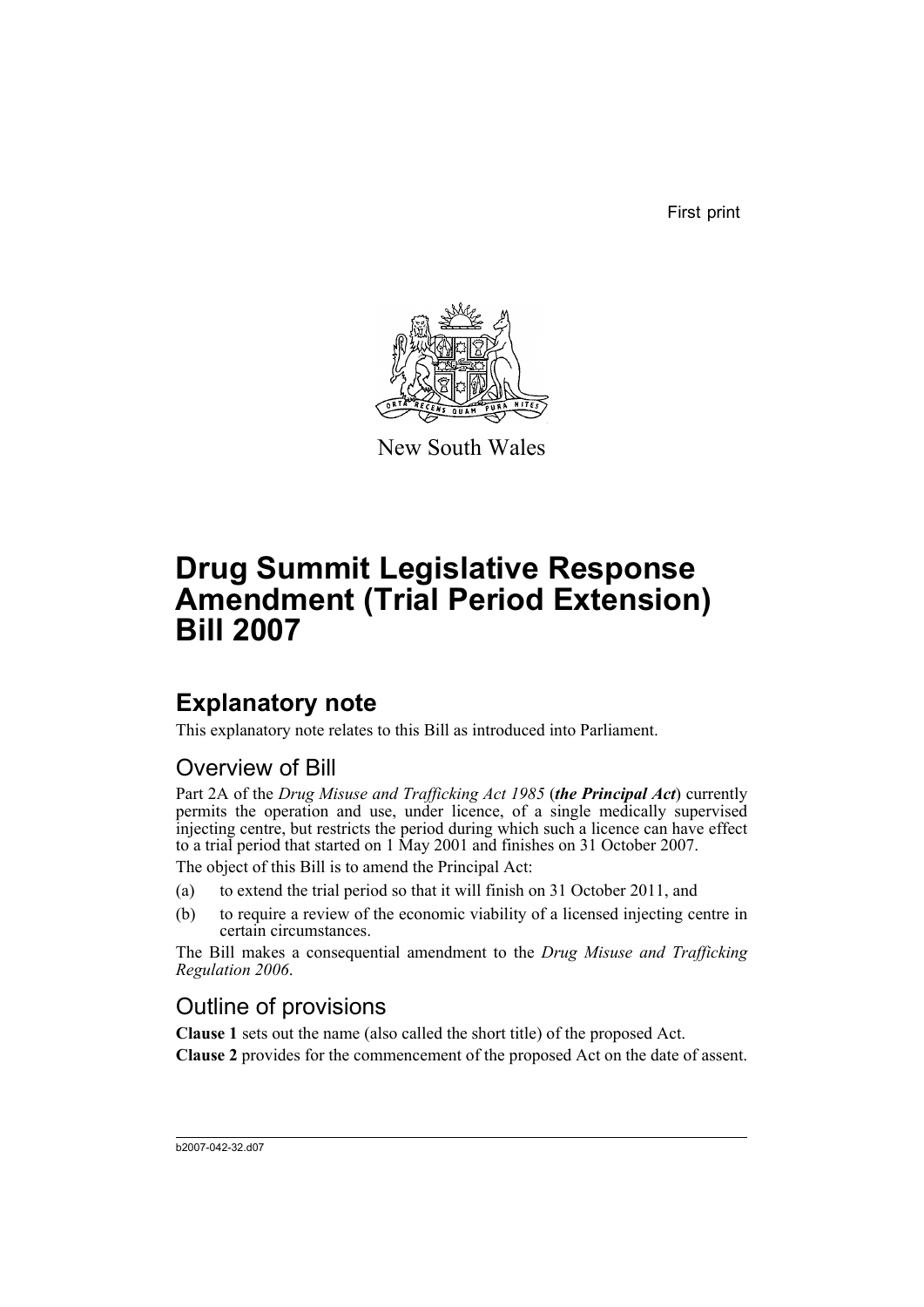Drug Summit Legislative Response Amendment (Trial Period Extension) Bill 2007

Explanatory note

**Clause 3** is a formal provision that gives effect to the amendments to the Principal Act set out in Schedule 1.

**Clause 4** is a formal provision that gives effect to the amendment to the *Drug Misuse and Trafficking Regulation 2006* set out in Schedule 2.

**Clause 5** provides for the repeal of the proposed Act after all the amendments made by the proposed Act have commenced. Once the amendments have commenced the proposed Act will be spent and section 30 of the *Interpretation Act 1987* provides that the repeal of an amending Act does not affect the amendments made by that Act.

#### **Schedule 1 Amendment of Drug Misuse and Trafficking Act 1985**

**Schedule 1 [1]** amends section 36A (1) of the Principal Act so as to extend the trial period for which that section allows a licence to be issued under Part 2A. The trial period will now end on 31 October 2011 rather than on 31 October 2007.

**Schedule 1 [2]** amends section 36B of the Principal Act to require that a review of the extended trial period be completed by 1 May 2011.

**Schedule 1 [3]** substitutes section 36K of the Principal Act which currently provides for ongoing or periodical reviews of any licensed injecting centre. The proposed section provides that, in addition to ongoing and periodical reviews of any licensed injecting centre that may be carried out, the responsible authorities must arrange a review of the economic viability of a licensed injecting centre if its service activity level drops below 75 per cent of the level prescribed by the regulations. The responsible authorities may revoke a licence if satisfied, after considering the results of such a review of economic viability, that the licensed injecting centre has ceased to be economically viable.

**Schedule 1 [4]** amends section 36T of the Principal Act to provide that the licence currently in force under Part 2A is extended for the whole of the extended trial period, and may not be challenged or called into question before any court or tribunal as a consequence of its term having been so extended.

### **Schedule 2 Amendment of Drug Misuse and Trafficking Regulation 2006**

**Schedule 2** amends the *Drug Misuse and Trafficking Regulation 2006* to prescribe, for the purposes of section  $36K(2)$  of the Principal Act, a level of service activity for the licensed injecting centre that is an average of at least 208 client visits per day in each month.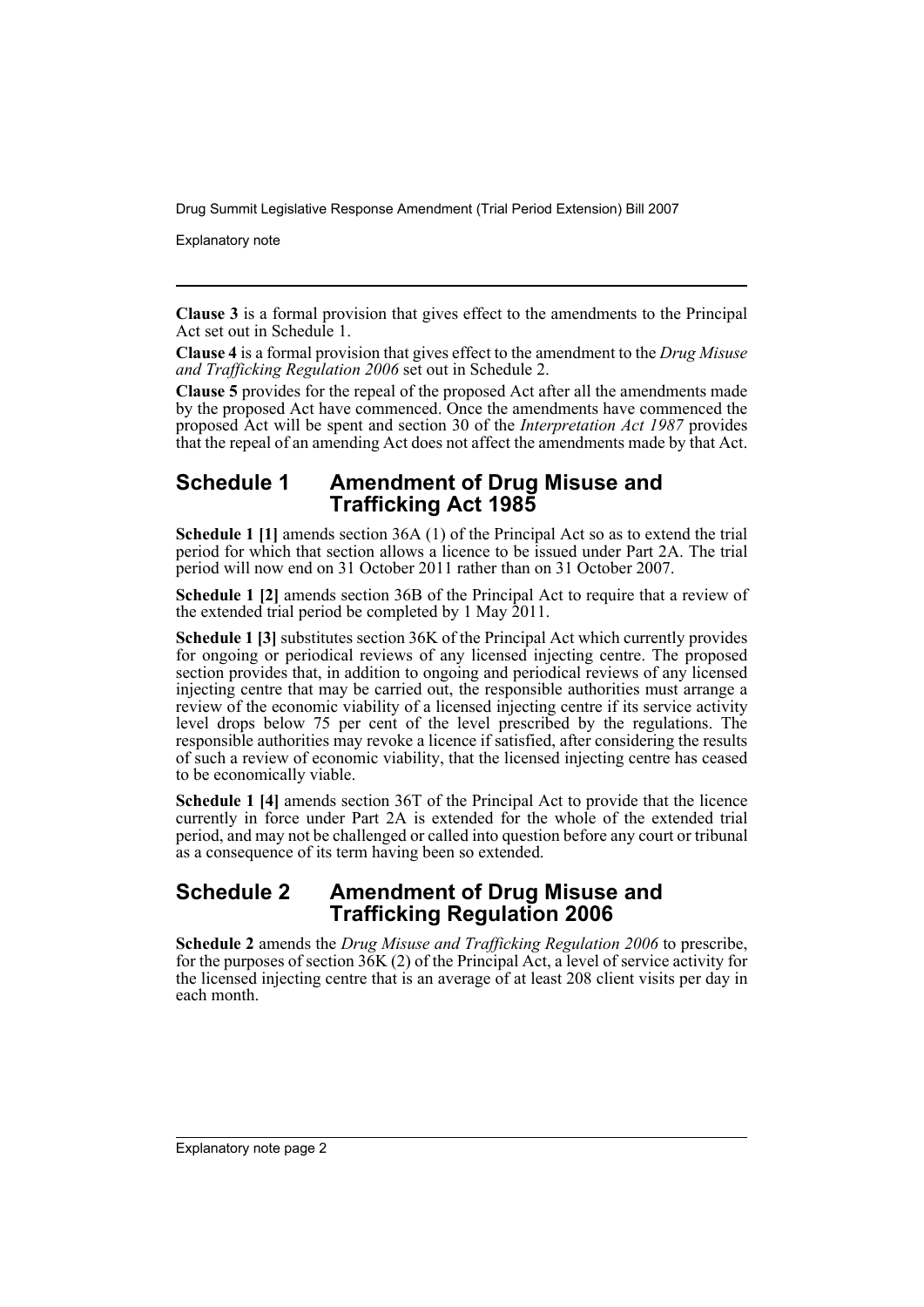First print



New South Wales

# **Drug Summit Legislative Response Amendment (Trial Period Extension) Bill 2007**

### **Contents**

|            |                                                             | Page |
|------------|-------------------------------------------------------------|------|
|            | Name of Act                                                 |      |
| 2          | Commencement                                                | 2    |
| 3          | Amendment of Drug Misuse and Trafficking Act 1985<br>No 226 | 2    |
| 4          | Amendment of Drug Misuse and Trafficking Regulation<br>2006 | 2    |
| 5          | Repeal of Act                                               | 2    |
| Schedule 1 | Amendment of Drug Misuse and Trafficking Act 1985           | 3    |
| Schedule 2 | Amendment of Drug Misuse and Trafficking Regulation<br>2006 | 4    |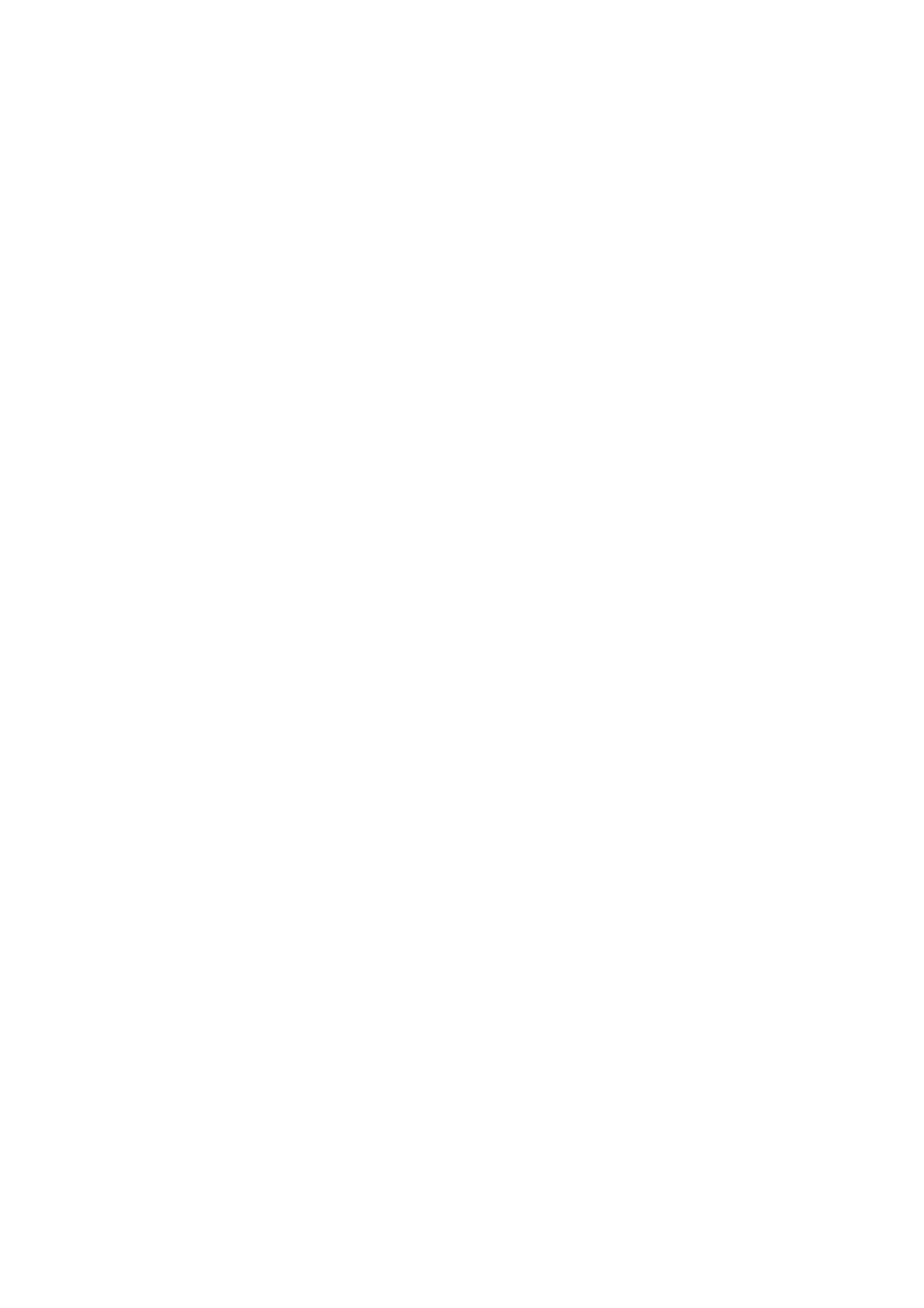

New South Wales

# **Drug Summit Legislative Response Amendment (Trial Period Extension) Bill 2007**

No , 2007

#### **A Bill for**

An Act to amend the *Drug Misuse and Trafficking Act 1985* so as to extend the trial period established under Part 2A of that Act for the operation and use of the injecting centre licensed under that Part; and for other purposes.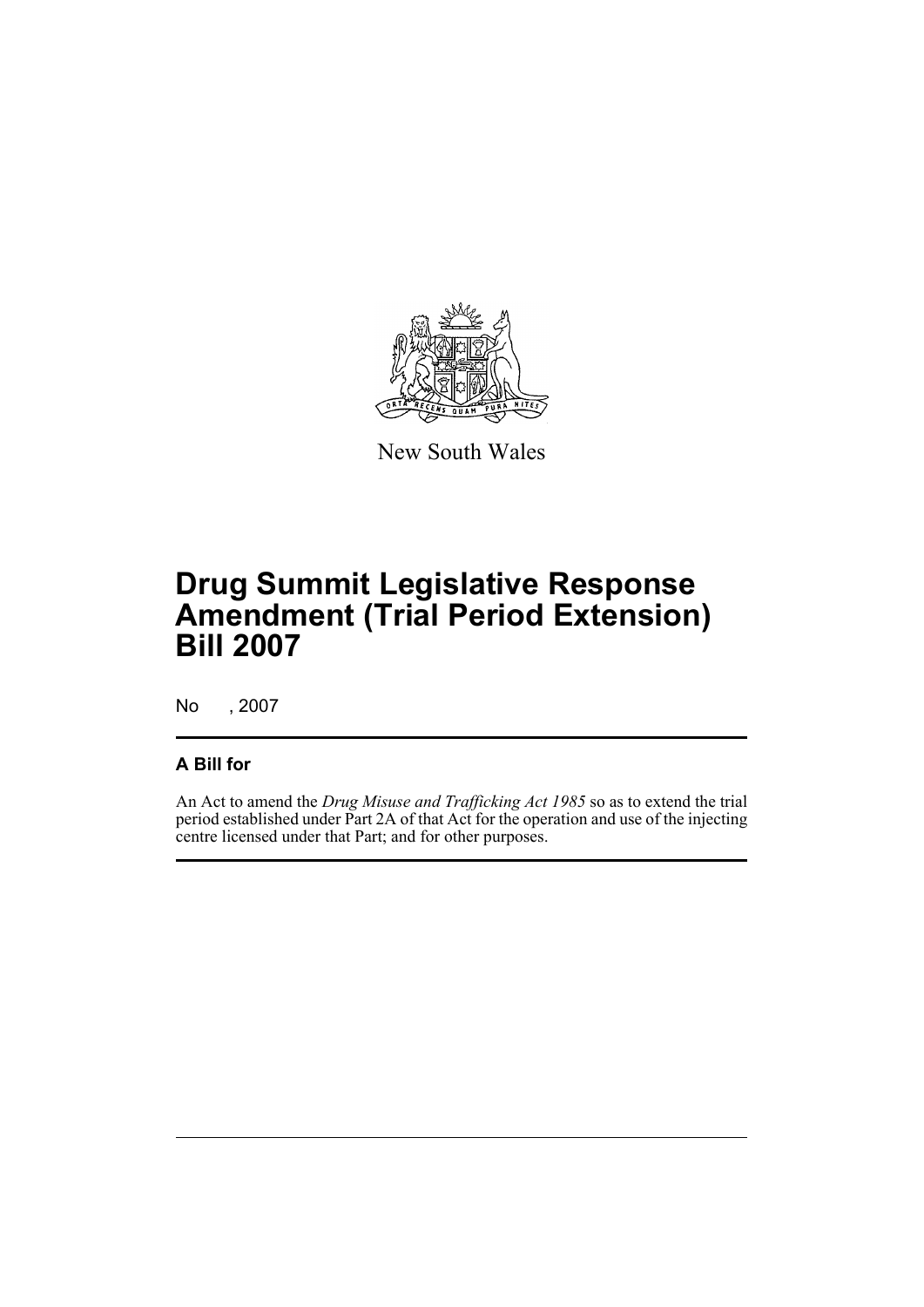<span id="page-5-4"></span><span id="page-5-3"></span><span id="page-5-2"></span><span id="page-5-1"></span><span id="page-5-0"></span>

|              |                                                                 | The Legislature of New South Wales enacts:                                                                                                            | 1        |  |  |
|--------------|-----------------------------------------------------------------|-------------------------------------------------------------------------------------------------------------------------------------------------------|----------|--|--|
| 1            | Name of Act                                                     |                                                                                                                                                       |          |  |  |
|              |                                                                 | This Act is the Drug Summit Legislative Response Amendment (Trial<br>Period Extension) Act 2007.                                                      | 3<br>4   |  |  |
| $\mathbf{2}$ |                                                                 | <b>Commencement</b>                                                                                                                                   | 5        |  |  |
|              |                                                                 | This Act commences on the date of assent to this Act.                                                                                                 | 6        |  |  |
| 3            |                                                                 | Amendment of Drug Misuse and Trafficking Act 1985 No 226                                                                                              |          |  |  |
|              |                                                                 | The Drug Misuse and Trafficking Act 1985 is amended as set out in<br>Schedule 1.                                                                      | 8<br>9   |  |  |
| 4            | <b>Amendment of Drug Misuse and Trafficking Regulation 2006</b> |                                                                                                                                                       |          |  |  |
|              |                                                                 | The Drug Misuse and Trafficking Regulation 2006 is amended as set<br>out in Schedule 2.                                                               | 11<br>12 |  |  |
| 5            | <b>Repeal of Act</b>                                            |                                                                                                                                                       |          |  |  |
|              | (1)                                                             | This Act is repealed on the day following the day on which this Act<br>commences.                                                                     | 14<br>15 |  |  |
|              | (2)                                                             | The repeal of this Act does not, because of operation of section 30 of the<br><i>Interpretation Act 1987</i> , affect any amendment made by this Act. | 16<br>17 |  |  |
|              |                                                                 |                                                                                                                                                       |          |  |  |

Clause 1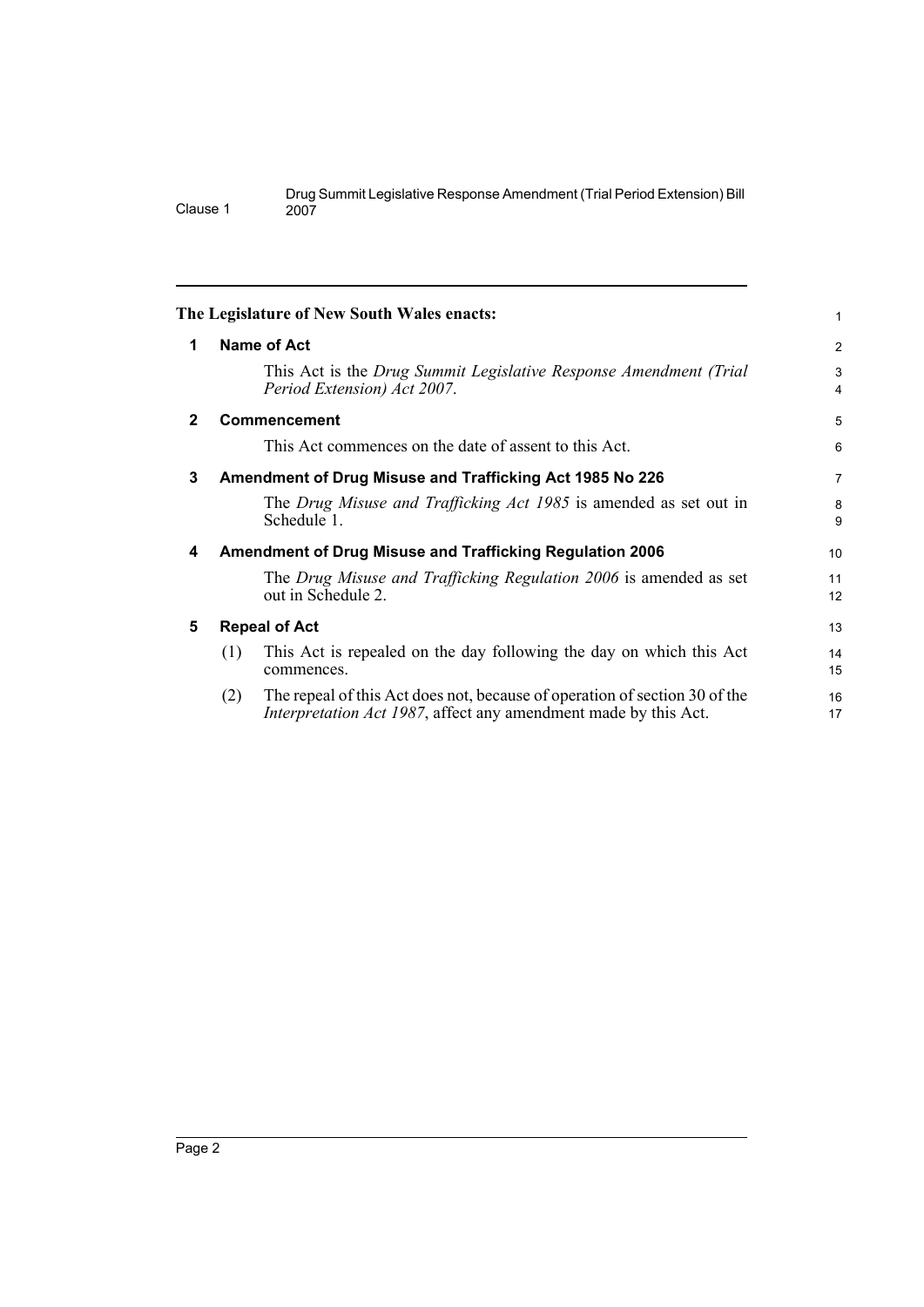Drug Summit Legislative Response Amendment (Trial Period Extension) Bill 2007

Amendment of Drug Misuse and Trafficking Act 1985 Schedule 1

<span id="page-6-0"></span>

|       | <b>Schedule 1</b>                                                                                                    |                    | <b>Amendment of Drug Misuse and</b><br><b>Trafficking Act 1985</b>                                                                                                                                                                                                                          | $\mathbf{1}$<br>$\overline{2}$ |
|-------|----------------------------------------------------------------------------------------------------------------------|--------------------|---------------------------------------------------------------------------------------------------------------------------------------------------------------------------------------------------------------------------------------------------------------------------------------------|--------------------------------|
|       |                                                                                                                      |                    | (Section 3)                                                                                                                                                                                                                                                                                 | 3                              |
| [1]   |                                                                                                                      |                    | Section 36A Limited operation of Part 2A                                                                                                                                                                                                                                                    | 4                              |
|       |                                                                                                                      |                    | Omit "31 October 2007" from section 36A (1).                                                                                                                                                                                                                                                | 5                              |
|       |                                                                                                                      |                    | Insert instead "31 October 2011".                                                                                                                                                                                                                                                           | 6                              |
| $[2]$ |                                                                                                                      |                    | Section 36B Review during trial period                                                                                                                                                                                                                                                      | 7                              |
|       |                                                                                                                      |                    | Omit section 36B (2). Insert instead:                                                                                                                                                                                                                                                       | 8                              |
|       |                                                                                                                      | (2)                | The review is to commence as soon as practicable after the date<br>of assent to the Drug Summit Legislative Response Amendment<br>(Trial Period Extension) Act 2007 and is to be completed by<br>1 May 2011.                                                                                | 9<br>10<br>11<br>12            |
| $[3]$ |                                                                                                                      | <b>Section 36K</b> |                                                                                                                                                                                                                                                                                             | 13                             |
|       |                                                                                                                      |                    | Omit the section. Insert instead:                                                                                                                                                                                                                                                           | 14                             |
|       | 36K                                                                                                                  |                    | <b>Reviews of licence</b>                                                                                                                                                                                                                                                                   | 15                             |
|       |                                                                                                                      | (1)                | The responsible authorities may arrange for the ongoing or<br>periodical review of any licensed injecting centre.                                                                                                                                                                           | 16<br>17                       |
|       |                                                                                                                      | (2)                | The responsible authorities must arrange for the review of the<br>economic viability of a licensed injecting centre if they are<br>satisfied that the service activity level of the centre has dropped<br>below 75 per cent of the service activity level prescribed by the<br>regulations. | 18<br>19<br>20<br>21<br>22     |
|       |                                                                                                                      | (3)                | Regulations referred to in subsection (2) may express the level of<br>service activity as a specified number of client visits in any period<br>or may express that level in any other manner.                                                                                               | 23<br>24<br>25                 |
|       |                                                                                                                      | (4)                | The responsible authorities may revoke a licence if, after<br>considering the results of a review under subsection (2), they are<br>of the opinion that the licensed injecting centre has ceased to be<br>economically viable.                                                              | 26<br>27<br>28<br>29           |
| [4]   |                                                                                                                      |                    | Section 36T Effect of extension of trial period                                                                                                                                                                                                                                             | 30                             |
|       | Omit "Drug Summit Legislative Response Amendment (Trial Period<br><i>Extension) Act 2003</i> " from section 36T (1). |                    |                                                                                                                                                                                                                                                                                             | 31<br>32                       |
|       |                                                                                                                      |                    | Insert instead "Drug Summit Legislative Response Amendment (Trial Period<br>Extension) Act 2007".                                                                                                                                                                                           | 33<br>34                       |